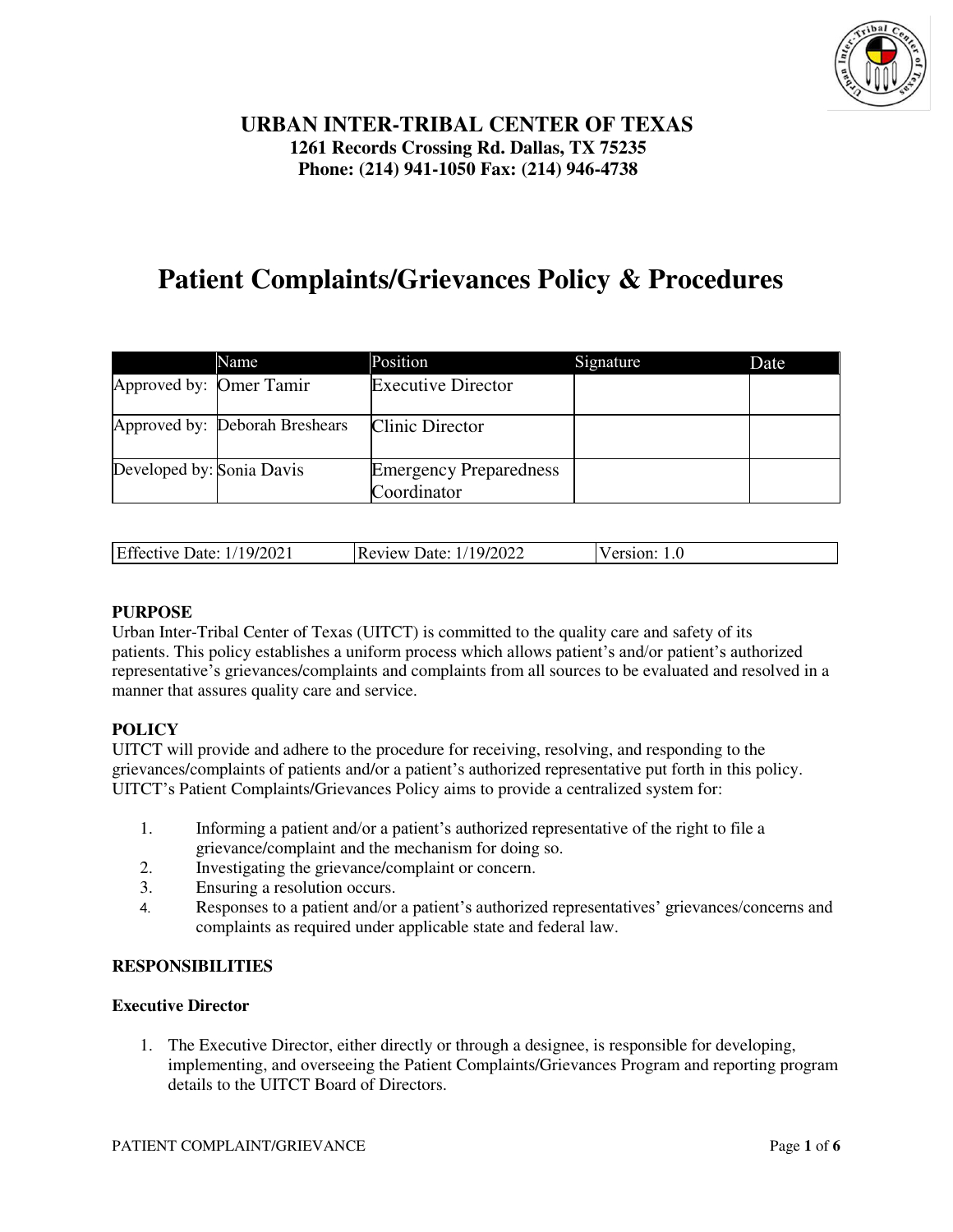

#### **Quality Improvement Committee**

1. The Quality Improvement committee is responsible for the collection, recording, review, and resolution of any complaints/grievances filed with UITCT and ensuring that all complaints/grievances are handled as required under applicable state and federal law.

# **All UITCT Staff**

- 1. All staff is responsible for following the Patient Complaints/Grievances standards outlined in this document and maintaining quality care and service for patients, clients, and visitors.
- 2. Ensuring all patients are aware of how to file a complaint/grievance and reporting any complaints/grievances made to the appropriate personnel outlined in this document.

| <b>DEFINITIONS</b>      |                                                                                                                                                                                                                                                                |  |
|-------------------------|----------------------------------------------------------------------------------------------------------------------------------------------------------------------------------------------------------------------------------------------------------------|--|
| Complaint               | Refers to verbal or written report regarding unsatisfactory care or services                                                                                                                                                                                   |  |
|                         | provided by UITCT and which can be resolved when the patient or their                                                                                                                                                                                          |  |
|                         | authorized representative is satisfied with the action taken on their behalf.                                                                                                                                                                                  |  |
| Grievance               | Refers to verbal or written reports of quality of care issues such as abuse, neglect,<br>patient harm or the risk of patient harm, a violation of the Patient Rights and<br>Responsibilities, etc. and may be subject to further action under applicable state |  |
|                         | and federal law.                                                                                                                                                                                                                                               |  |
| <b>Protected Health</b> | Under HIPAA, protected health information is considered to be individually                                                                                                                                                                                     |  |
| Information             | identifiable information relating to the past, present, or future health status of an<br>individual that is created, collected, or transmitted, or maintained by a HIPAA-                                                                                      |  |
|                         | covered entity in relation to the provision of healthcare, payment for healthcare                                                                                                                                                                              |  |
|                         | services, or use in healthcare operations (PHI healthcare business uses).                                                                                                                                                                                      |  |

#### **PROCEDURES**

**Procedure for informing a patient and/or a patient's authorized representative of the right to file complaints/grievances.** 

- 1. Clinic employees are required to inform each patient, or when appropriate, the patient's authorized representative, of the patient's rights in advance of furnishing or discontinuing patient care.
	- (a) The following written materials are available to clinic employees to provide to patients with notice regarding the UITCT grievance/complaint process. They include:
		- (1) Patient Rights and Responsibilities flyer given at registration
		- (2) UITCT Program Brochure given during patient registration and distributed in clinic waiting areas;
		- (3) Patient Rights and Responsibilities are posted in registration, pharmacy and dental areas
- 2. Clinic employees should promptly inform patients or their authorized representatives who want to file a grievance or complaint of how to do so. Complaints/grievances can be submitted by patients or their representatives in the following ways:
	- (a) A Patient Complaint/Grievance Form can be filled out in person and can be retrieved from and submitted to any UITCT staff member.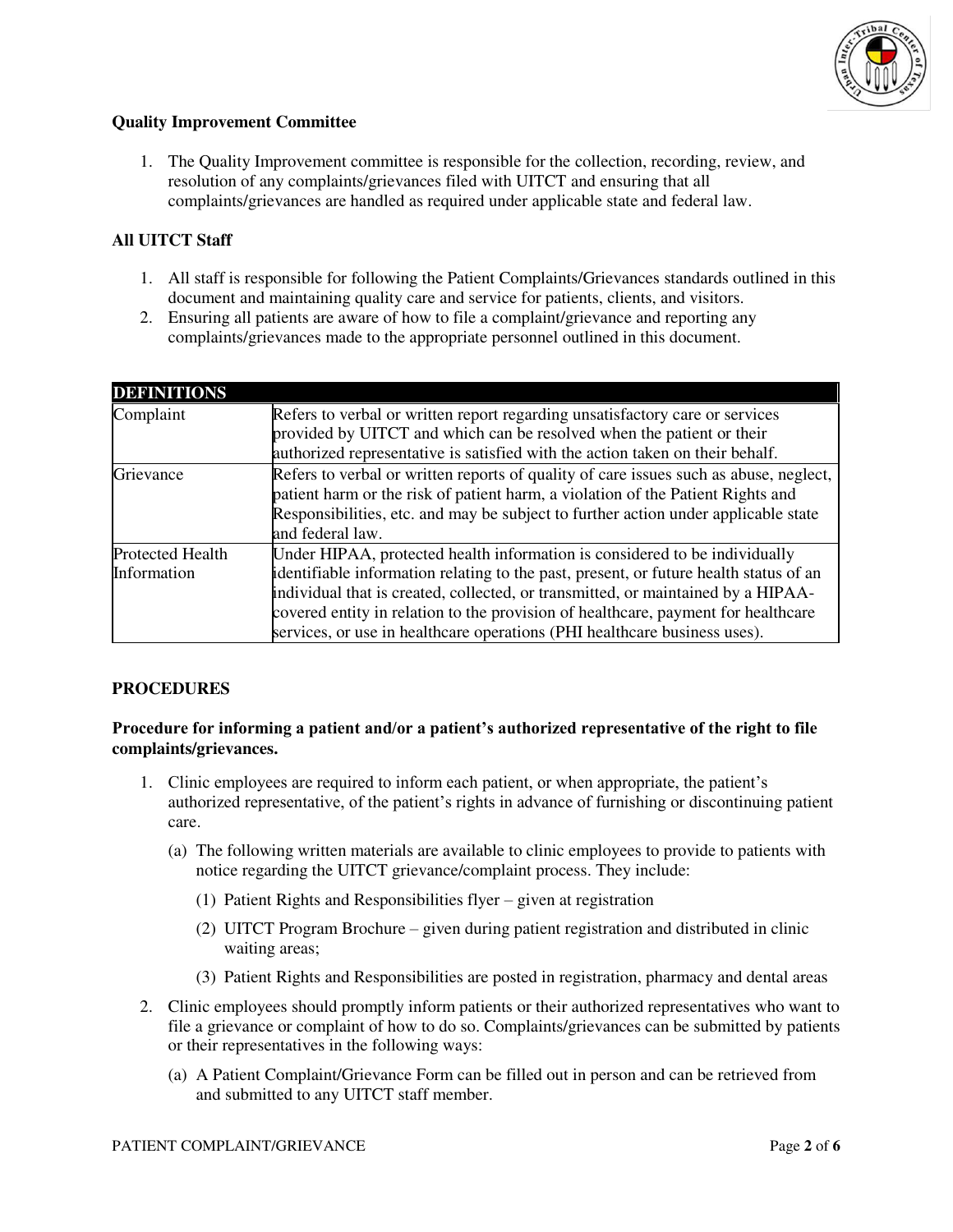

- (b) A Patient Complaint/Grievance Form can be submitted by mailing it to 1261 Records Crossing Rd. Dallas, TX 75235.
- (c) A Patient Complaint/Grievance Form can be filled out and submitted online at UITCT.org.

#### **Documentation of Complaints/Grievances**

- 1. Any patient, client, visitor, or authorized representative may file a complaint against UITCT or any of their staff members via the Complaint/Grievance Form. All grievances/complaints or concerns expressed, including information sufficient to identify the complainant, date and nature of the problem, or any steps taken to resolve the grievance/complaint should be recorded. If an individual other than the patient expresses a complaint on behalf of an adult patient, the patient's authorization must be obtained before discussing any Protected Health Information.
- 2. The grievances/complaints will be filed with UITCT Quality Improvement Committee who are then responsible for investigating and resolving all complaints/grievances.
- 3. The grievances/complaints will also be used to:
	- (a) Determine the status of individual complaints.
	- (b) Provide feedback to clinic regarding their services, as perceived by patients.
	- (c) Trend patient complaints and concerns for periodic reporting to Managers, Directors, and the Board of Directors.

#### **Quality of Care Issues and/or Inquiries with Potential for Litigation**

- 1. A copy of any submitted Patient Complaint/Grievance Form should be immediately forwarded to the chair of the Quality Improvement Committee or their designee.
- 2. Whenever there is a written grievance/complaint against a physician related to professional competence or professional conduct, it is the responsibility of any UITCT staff member to bring to the attention of the chair of the Quality Improvement Committee for transmitting the following information to the complainant:

Because you have notified us in writing about a complaint against a physician related to professional competence or professional conduct, we are required by Texas law to inform you that the Medical Board of Texas (for Physicians and Physician's Assistant) is the only authority that can take disciplinary action against the practitioner's license. The contact information is:

#### **Texas Medical Board**

#### **Attention: Investigations**

#### **333 Guadalupe, Tower 3, Suite 610**

#### **P.O. Box 2018, MC-263**

#### **Austin, Texas 78768-2018**

Assistance in filing a complaint is available by calling the following telephone number: **1-800-201-9353.**  For more information please visit their website at **[www.tmb.state.tx.us](http://www.tmb.state.tx.us/)**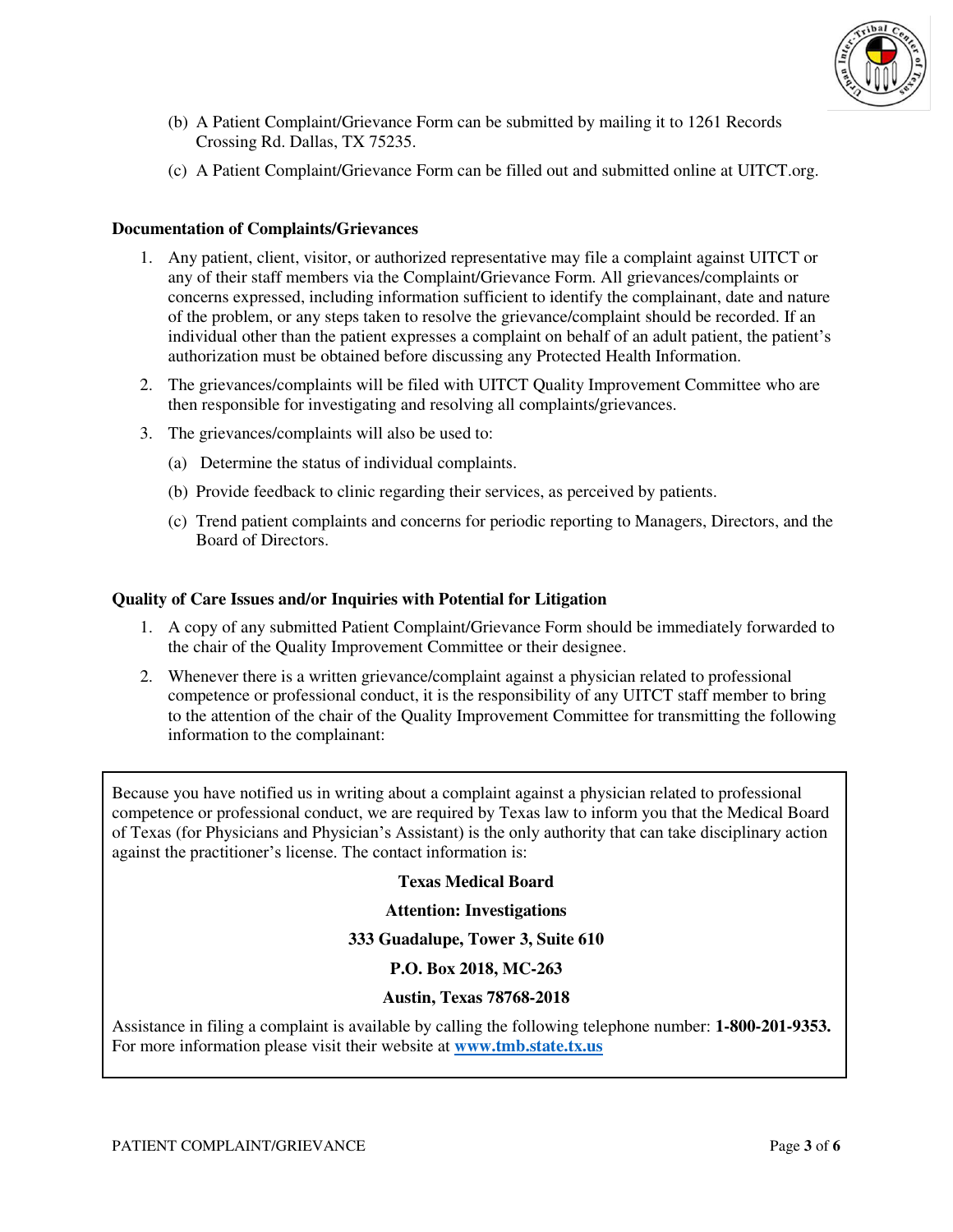

3. Whenever there is a written grievance/complaint against a pharmacist related to professional competence or professional conduct, it is the responsibility of any UITCT staff member to bring to the attention of the chair of the Quality Improvement Committee for transmitting the following information to the complainant:

Because you have notified us in writing about a complaint against a pharmacist related to professional competence or professional conduct, we are required by Texas law to inform you that The Texas State Board of Pharmacy is the only authority that can take disciplinary action against a pharmacist's license.

**You may file a complaint online at<https://www.pharmacy.texas.gov/consumer/complaintForm.asp>**

Or call 800-821-3205 or 512-305-8070 to have a complaint form mailed to you. For more information please visit their website at<https://www.pharmacy.texas.gov/consumer/complaint.asp>

- 4. Complaints involving HIPAA violations, Office of Inspector General, DHHS, Office of Civil Rights, Centers for Medicare/Medicaid Services should be immediately forwarded to the Chief Compliance and Privacy Officer for investigation and follow-up.
- 5. Non quality of care issues are investigated with appropriate managers and staff.

#### **Response and Resolution to Complaints/Grievances:**

- 1. All communication with complainants, or their representative, is the responsibility of the Quality Improvement Committee chair, or their designee.
	- (a) Initial Acknowledgement:

UITCT must acknowledge the grievance/complaint with the complainant and explain the process that will be followed in investigating the complaint. The complainant should also be advised of the time frame in which to expect a response.

- (b) Responses to informal investigations or inquiries:
	- (1) The response to a compliant or grievance that does not require a formal investigation should be made using one of the following means:
		- Phone call or visit when appropriate and when the problem can be resolved without a formal investigation.
		- Letter of explanation, apology and/or description of actions taken to any concerns that cannot be resolved quickly and that may require a formal investigation.
- (c) Final Response for formal investigations:
	- (1) Time frame UITCT should provide the complainant or their representative with a written response to the complaint/grievance within 60 days or advise the patient that the investigation is continuing and provide that patient with an anticipated date of completion.
	- (2) Letter content –The letter should include a written notice of UITCT's decision regarding the complaint/grievance, an explanation of the steps taken to investigate the grievance, results of the review to resolve the grievance, date of completion of the review, and the name of a UITCT contact person. Copies of the response should be sent to those named on the complainant's letter and to other appropriate individuals/agencies subject to HIPAA authorization requirements.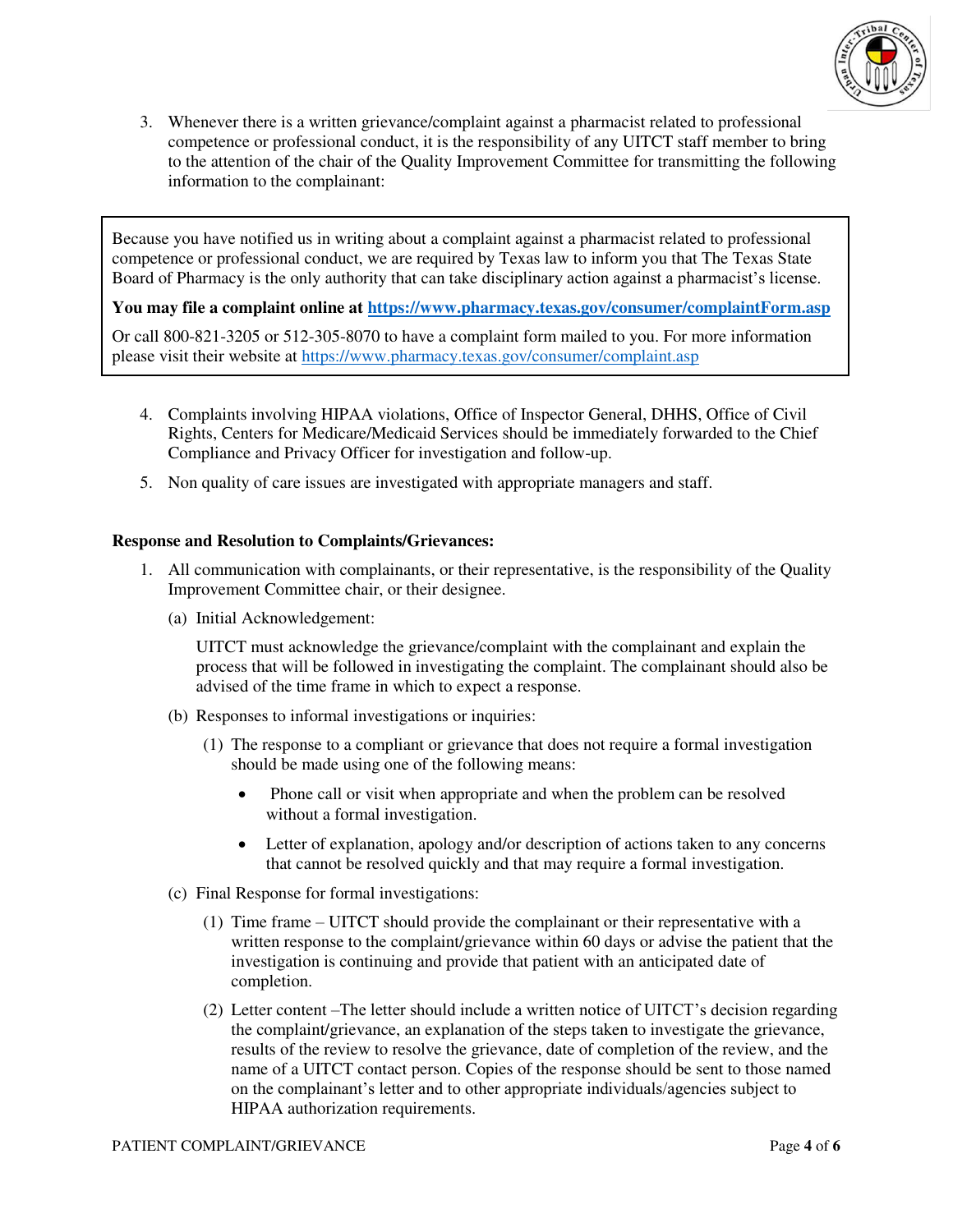

## **EMPLOYEE COMPLIANCE**

- 1. All UITCT employees, contracted staff, students, volunteers, credentialed medical staff, and individuals representing or engaging in the practice at UITCT are responsible for ensuring that individuals comply with this policy.
- 2. Violations of this policy will be reported to Department Supervisor. Violations will be investigated to determine the nature, extent, and potential risk to UITCT. Employees who violate this policy will be subject to the appropriate disciplinary action up to and including termination.

# **RELATED DOCUMENTS**

- 1. Patient Rights and Responsibilities
- 2. Patient Compliant/Grievance Form (attached)